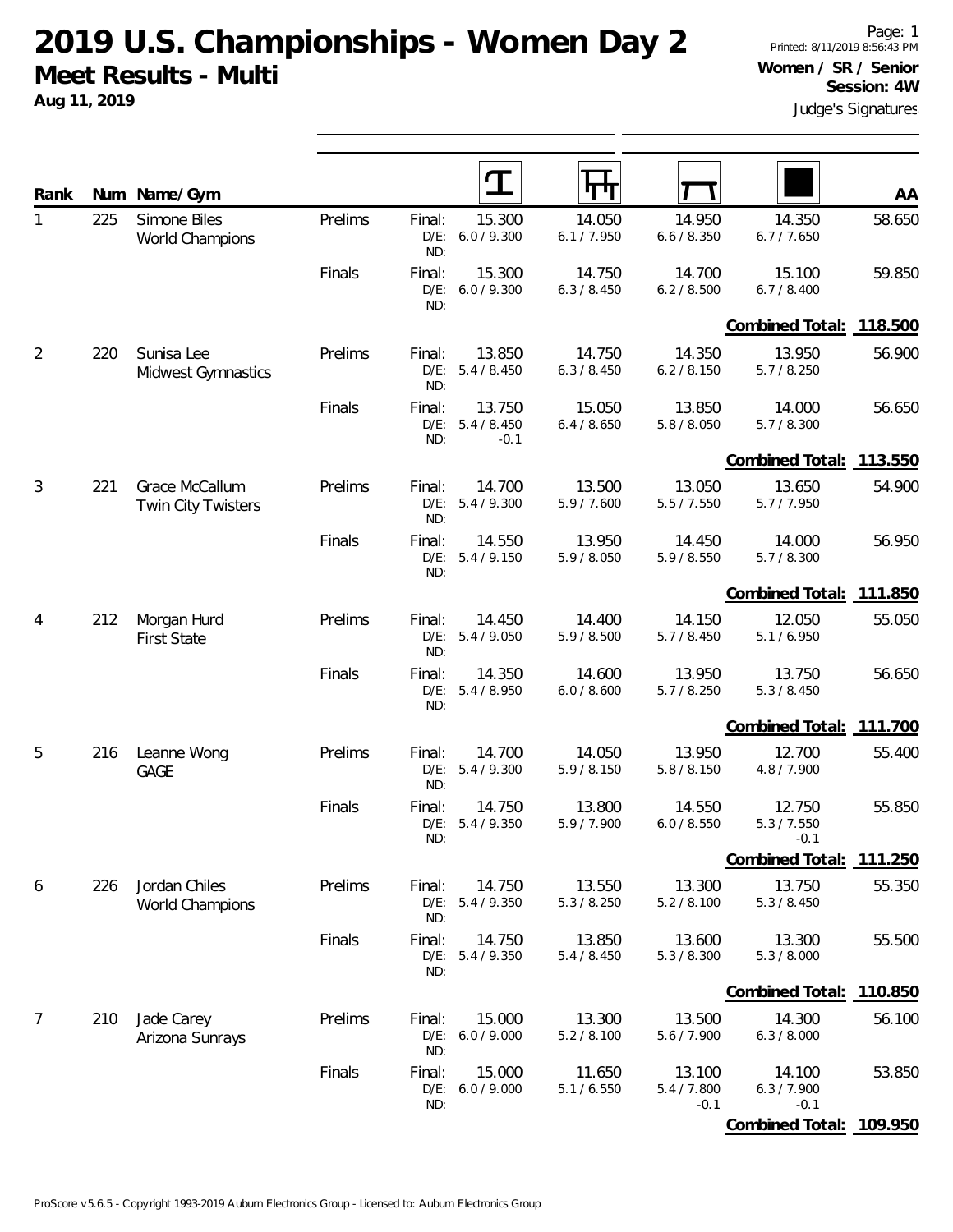**2019 U.S. Championships - Women Day 2 Meet Results - Multi**

**Aug 11, 2019**

| Rank |     | Num Name/Gym                             |         |                          |                                 |                       |                       |                                 | AA      |
|------|-----|------------------------------------------|---------|--------------------------|---------------------------------|-----------------------|-----------------------|---------------------------------|---------|
| 8    | 211 | MyKayla Skinner<br>Desert Lights         | Prelims | Final:<br>$D/E$ :<br>ND: | 14.650<br>5.8 / 8.950<br>$-0.1$ | 13.000<br>5.6 / 7.400 | 13.550<br>5.6 / 7.950 | 13.700<br>5.7 / 8.000           | 54.900  |
|      |     |                                          | Finals  | Final:<br>$D/E$ :<br>ND: | 14.600<br>5.8 / 8.800           | 13.350<br>5.8 / 7.550 | 12.900<br>5.7/7.200   | 13.850<br>5.8 / 8.050           | 54.700  |
|      |     |                                          |         |                          |                                 |                       |                       | Combined Total:                 | 109.600 |
| 9    | 222 | <b>Trinity Thomas</b><br>Univ of Florida | Prelims | Final:<br>$D/E$ :<br>ND: | 14.050<br>4.8 / 9.250           | 14.200<br>5.6 / 8.600 | 13.400<br>5.5 / 7.900 | 13.750<br>5.5 / 8.250           | 55.400  |
|      |     |                                          | Finals  | Final:<br>$D/E$ :<br>ND: | 13.900<br>4.8/9.100             | 14.250<br>5.5 / 8.750 | 13.650<br>5.4 / 8.250 | 11.550<br>5.6 / 6.250<br>$-0.3$ | 53.350  |
|      |     |                                          |         |                          |                                 |                       |                       | Combined Total:                 | 108.750 |
| 10   | 214 | Kara Eaker<br><b>GAGE</b>                | Prelims | Final:<br>$D/E$ :<br>ND: | 13.650<br>4.8 / 8.850           | 13.600<br>5.5 / 8.100 | 13.750<br>6.6 / 7.150 | 13.650<br>5.4 / 8.250           | 54.650  |
|      |     |                                          | Finals  | Final:<br>$D/E$ :<br>ND: | 13.850<br>4.8 / 9.050           | 11.900<br>4.6 / 7.300 | 14.900<br>6.6 / 8.300 | 12.800<br>5.3 / 7.800<br>$-0.3$ | 53.450  |
|      |     |                                          |         |                          |                                 |                       |                       | Combined Total:                 | 108.100 |
| 11   | 224 | <b>Emily Lee</b><br>West Valley          | Prelims | Final:<br>$D/E$ :<br>ND: | 14.150<br>5.4 / 8.850<br>$-0.1$ | 12.650<br>5.3 / 7.350 | 14.150<br>5.8 / 8.350 | 13.550<br>5.4 / 8.250<br>$-0.1$ | 54.500  |
|      |     |                                          | Finals  | Final:<br>$D/E$ :<br>ND: | 14.400<br>5.4 / 9.000           | 12.150<br>5.1 / 7.050 | 13.900<br>5.9 / 8.000 | 13.000<br>5.3 / 7.800<br>$-0.1$ | 53.450  |
|      |     |                                          |         |                          |                                 |                       |                       | Combined Total:                 | 107.950 |
| 12   | 213 | Shilese Jones<br>Future Gym Acad         | Prelims | Final:<br>$D/E$ :<br>ND: | 14.650<br>5.4 / 9.250           | 12.850<br>5.6 / 7.250 | 13.450<br>5.7/7.750   | 12.850<br>5.0 / 7.850           | 53.800  |
|      |     |                                          | Finals  | Final:<br>$D/E$ :<br>ND: | 14.700<br>5.4 / 9.300           | 12.000<br>5.4 / 6.600 | 13.550<br>5.7 / 7.850 | 13.650<br>5.4 / 8.250           | 53.900  |
|      |     |                                          |         |                          |                                 |                       |                       | Combined Total:                 | 107.700 |
| 13   | 215 | Aleah Finnegan<br><b>GAGE</b>            | Prelims | Final:<br>$D/E$ :<br>ND: | 14.500<br>5.4 / 9.200<br>$-0.1$ | 12.000<br>4.9 / 7.100 | 13.200<br>5.0 / 8.200 | 13.550<br>5.4 / 8.150           | 53.250  |
|      |     |                                          | Finals  | Final:<br>$D/E$ :<br>ND: | 14.600<br>5.4 / 9.200           | 12.900<br>5.0 / 7.900 | 13.200<br>5.0 / 8.200 | 13.650<br>5.5 / 8.150           | 54.350  |
|      |     |                                          |         |                          |                                 |                       |                       | Combined Total: 107.600         |         |
| 14   | 218 | <b>Faith Torrez</b><br>Legacy Elite      | Prelims | Final:<br>$D/E$ :<br>ND: | 14.600<br>5.4 / 9.200           | 11.500<br>5.2 / 6.300 | 14.050<br>5.8 / 8.250 | 13.000<br>5.2 / 7.800           | 53.150  |
|      |     |                                          | Finals  | Final:<br>$D/E$ :<br>ND: | 14.500<br>5.4 / 9.100           | 12.750<br>5.3 / 7.450 | 13.900<br>5.9 / 8.000 | 13.100<br>5.4 / 8.000<br>$-0.3$ | 54.250  |
|      |     |                                          |         |                          |                                 |                       |                       | <b>Combined Total:</b>          | 107.400 |